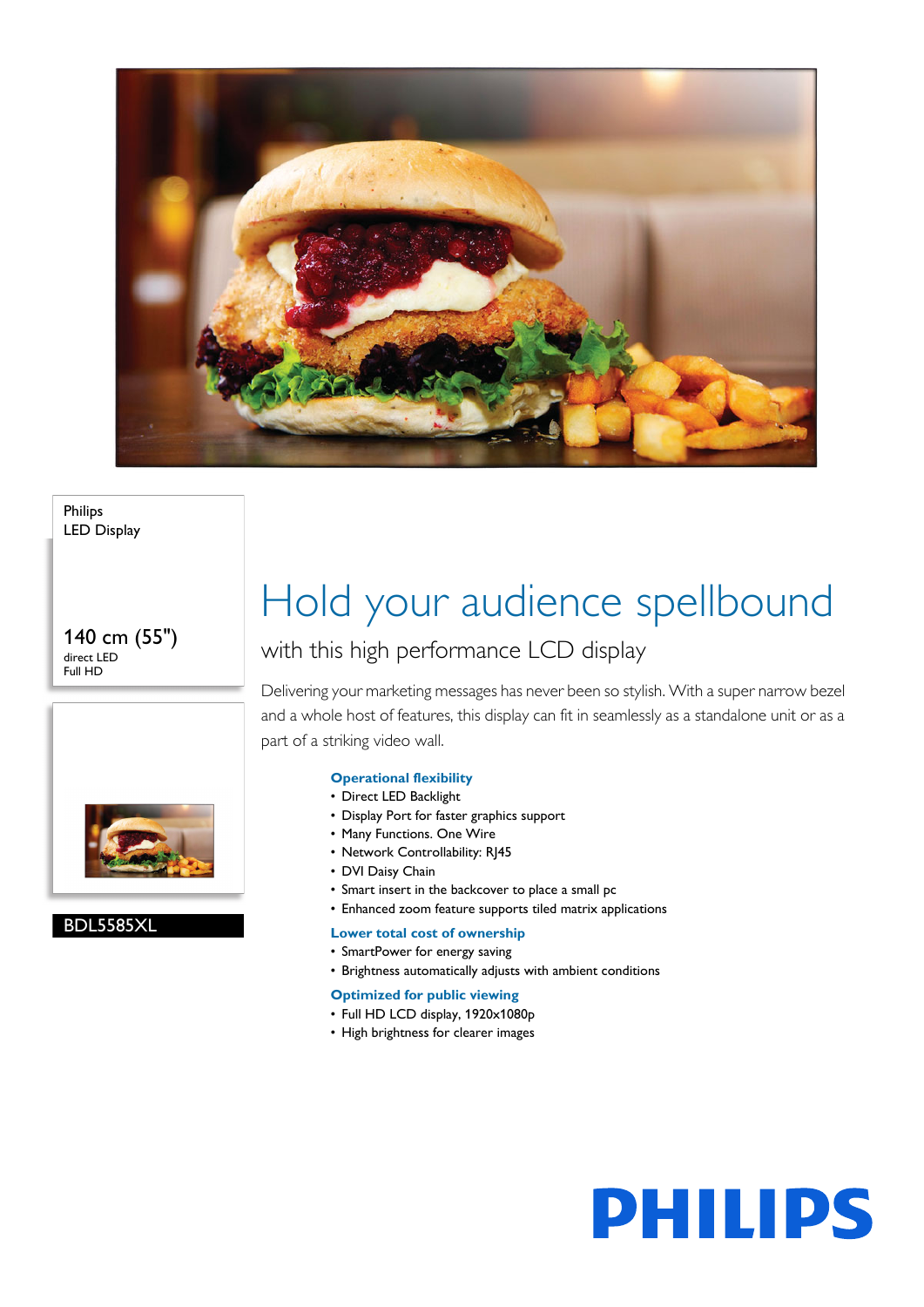## **Highlights**

#### **Direct LED Backlight**

Enjoy superior light uniformity with a direct LED backlight which gives you even greater contrast ratios. Purer whites bring an even wider color gamut enhancing the color rendering, making your viewing experience more enjoyable than ever before. And with substantially lower power consumption, your overall TCO is lower too.

#### **One Wire**

Take full control of your display by running all operational commands as well as your video signal through just one single HDMI cable. This unique feature makes it so much easier and more convenient to ensure the smooth running and maintenance of your display. Consumer Electronics Control (CEC) commands make finding out vital information about your display absolute childsplay.

#### **RJ45**

Simple management of your display is available thanks to the introduction of a LAN (RJ45) port. You can configure each display or find out the status of each device quickly and conveniently via an RJ45 connection.

#### **Display Port**

Enjoy crystal clear images with the highbandwidth graphics support of the Display Port. As well as transmitting full high-definition video the Display Port will also transmit audio, thus eliminating the need for extra cables.

#### **Smart Insert**

Professional PC's are part of most public signage installations. Quite often they increase the overall depth to the display and cause a lot of cable clutter. So we have designed this display with Smart insert in the backcoverwhich is ideal for the integration of a professional small form factor PC. On top of that, the cable management system offers a great solution to keep your cables neat and professional looking.

#### **SmartPower**

The backlight intensity can be controlled and pre-set by the system to reduce the power consumption by up to 50%, which saves substantially on energy costs.

#### **Full HD LCD display 1920x1080p**

This display has a resolution that is referred to as Full HD. The state-of-the-art LCD screen technology has the full high-definition widescreen resolution of 1080 progressive lines, each with 1920 pixels. This allows the best possible picture quality for HD input signals with up to 1080 lines. It produces brilliant flicker-free progressive scan pictures

with optimum brightness and superb colors. This vibrant and sharp image will provide you with an enhanced viewing experience.

#### **High brightness**

Enjoy a clearer image in areas with greater ambient brightness thanks to the 700 nit panel. Your audience can enjoy better image quality in locations that are away from direct sunlight yet still brighter than average, optimizing the viewing experience.

#### **DVI Daisy Chain**



Create a digital video wall of up to 150 displays in a  $15 \times 10$  configuration with a DVI daisy chain. Simply connect the DVI Out port to a DVI in of another display to create the most stunning video wall experience around.











SmartPower